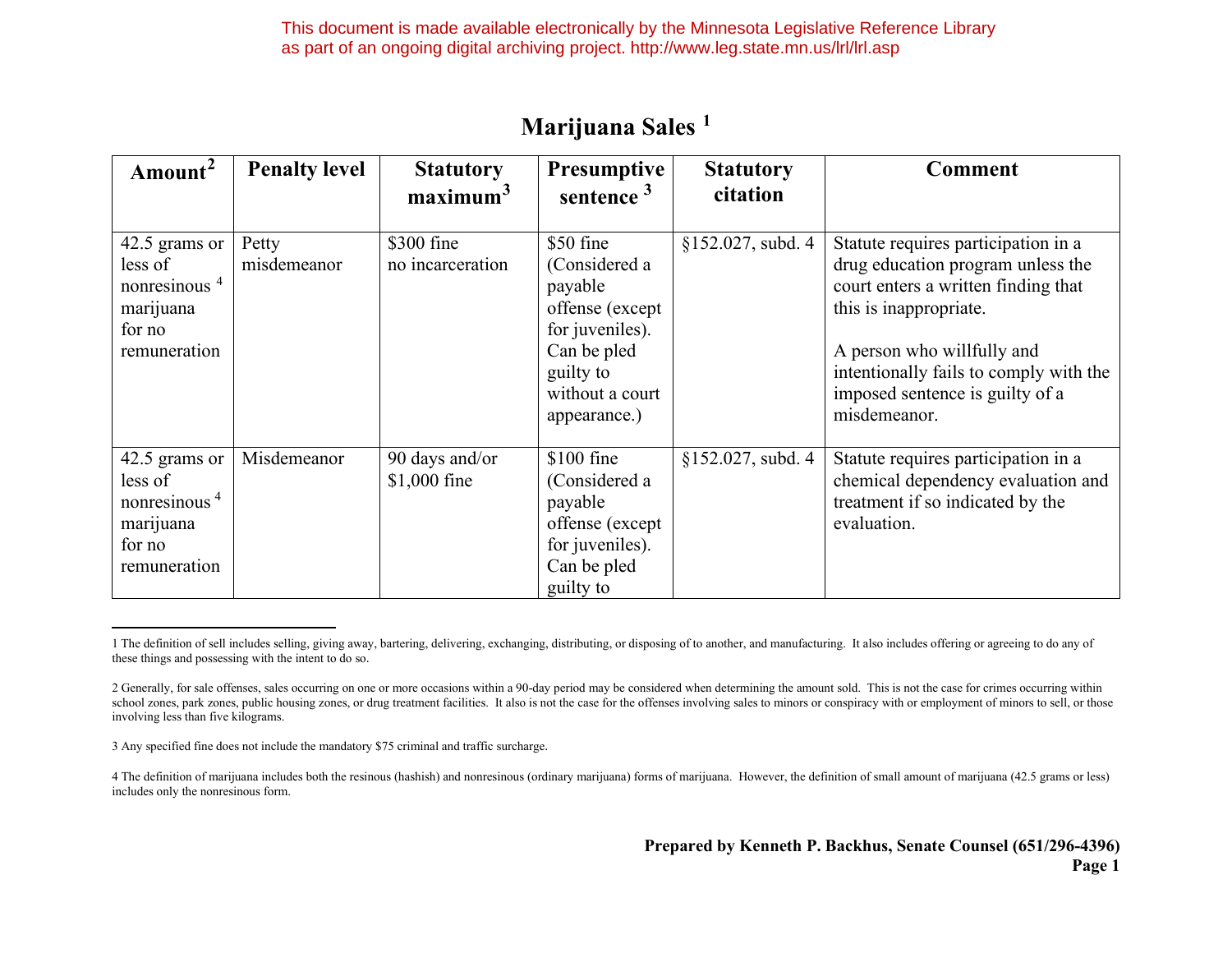| Amount <sup>2</sup>             | <b>Penalty level</b>     | <b>Statutory</b><br>maximum <sup>3</sup> | Presumptive<br>sentence $3$  | <b>Statutory</b><br>citation | <b>Comment</b> |
|---------------------------------|--------------------------|------------------------------------------|------------------------------|------------------------------|----------------|
|                                 |                          |                                          |                              |                              |                |
| within two                      |                          |                                          | without a court              |                              |                |
| years of a                      |                          |                                          | appearance.)                 |                              |                |
| prior<br>violation              |                          |                                          |                              |                              |                |
|                                 |                          |                                          |                              |                              |                |
| More than                       | Felony                   | 5 years and/or                           | Presumptive                  | §152.025, subd.              |                |
| 42.5 grams of                   | (5 <sup>th</sup> degree) | \$10,000 fine                            | stayed sentence              | $1$ , clause $(1)$           |                |
| nonresinous <sup>4</sup>        | controlled               |                                          | (probation,                  |                              |                |
| marijuana but<br>less than five | substance crime)         |                                          | possible jail<br>time, other |                              |                |
| kilograms or                    |                          |                                          | conditions) at               |                              |                |
| 42.5 grams or                   |                          |                                          | zero criminal                |                              |                |
| less of                         |                          |                                          | history points.              |                              |                |
| nonresinous <sup>4</sup>        |                          |                                          |                              |                              |                |
| marijuana for                   |                          |                                          |                              |                              |                |
| remuneration                    |                          |                                          |                              |                              |                |
| or one or<br>more               |                          |                                          |                              |                              |                |
| mixtures                        |                          |                                          |                              |                              |                |
| containing                      |                          |                                          |                              |                              |                |
| any amount                      |                          |                                          |                              |                              |                |
| of resinous <sup>4</sup>        |                          |                                          |                              |                              |                |
| marijuana                       |                          |                                          |                              |                              |                |
| but less than                   |                          |                                          |                              |                              |                |
| five                            |                          |                                          |                              |                              |                |
| kilograms                       |                          |                                          |                              |                              |                |
|                                 |                          |                                          |                              |                              |                |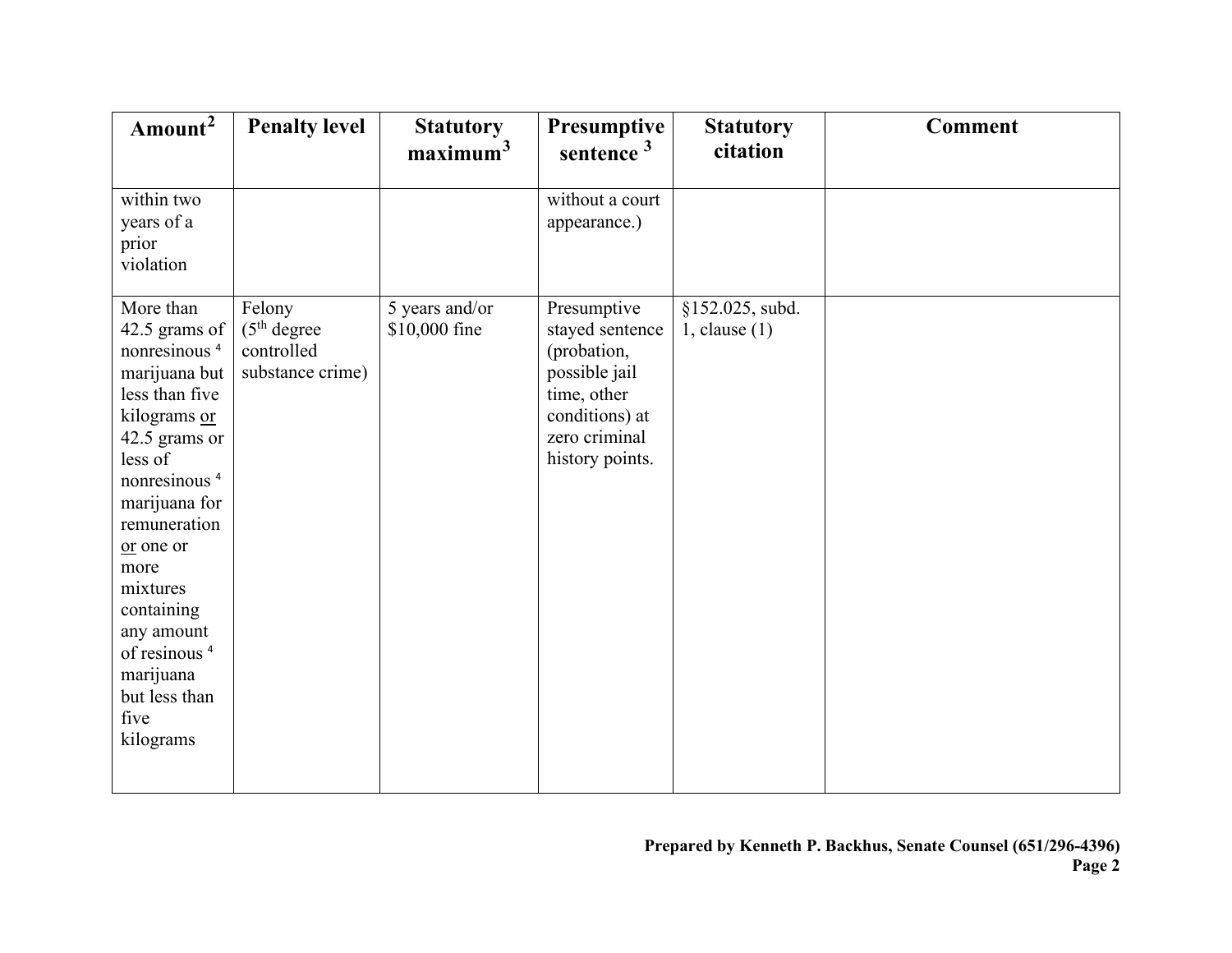| Amount <sup>2</sup>                                                                                                                                                                                                                                                                                                                                                                                        | <b>Penalty level</b>                                                 | <b>Statutory</b><br>maximum <sup>3</sup> | Presumptive<br>sentence $3$                                                                                                         | <b>Statutory</b><br>citation                         | <b>Comment</b> |
|------------------------------------------------------------------------------------------------------------------------------------------------------------------------------------------------------------------------------------------------------------------------------------------------------------------------------------------------------------------------------------------------------------|----------------------------------------------------------------------|------------------------------------------|-------------------------------------------------------------------------------------------------------------------------------------|------------------------------------------------------|----------------|
| More than<br>42.5 grams of<br>nonresinous <sup>4</sup><br>marijuana but<br>less than five<br>kilograms or<br>42.5 grams or<br>less of<br>nonresinous <sup>4</sup><br>marijuana for<br>remuneration<br>or any<br>amount of<br>resinous <sup>4</sup><br>marijuana<br>but less than<br>five<br>kilograms;<br>in a school<br>zone, park<br>zone, public<br>housing zone,<br>or a drug<br>treatment<br>facility | Felony<br>(4 <sup>th</sup> degree)<br>controlled<br>substance crime) | 15 years and/or<br>\$100,000 fine        | Presumptive<br>stayed sentence<br>(probation,<br>possible jail<br>time, other<br>conditions) at<br>zero criminal<br>history points. | §152.024, subd.<br>1, clause $(4)$                   |                |
| Five<br>kilograms but                                                                                                                                                                                                                                                                                                                                                                                      | Felony                                                               | 20 years and/or<br>\$250,000 fine        | Presumptive<br>stayed sentence<br>(probation,                                                                                       | §152.023, subd.<br>1, clauses (3), (4),<br>and $(5)$ |                |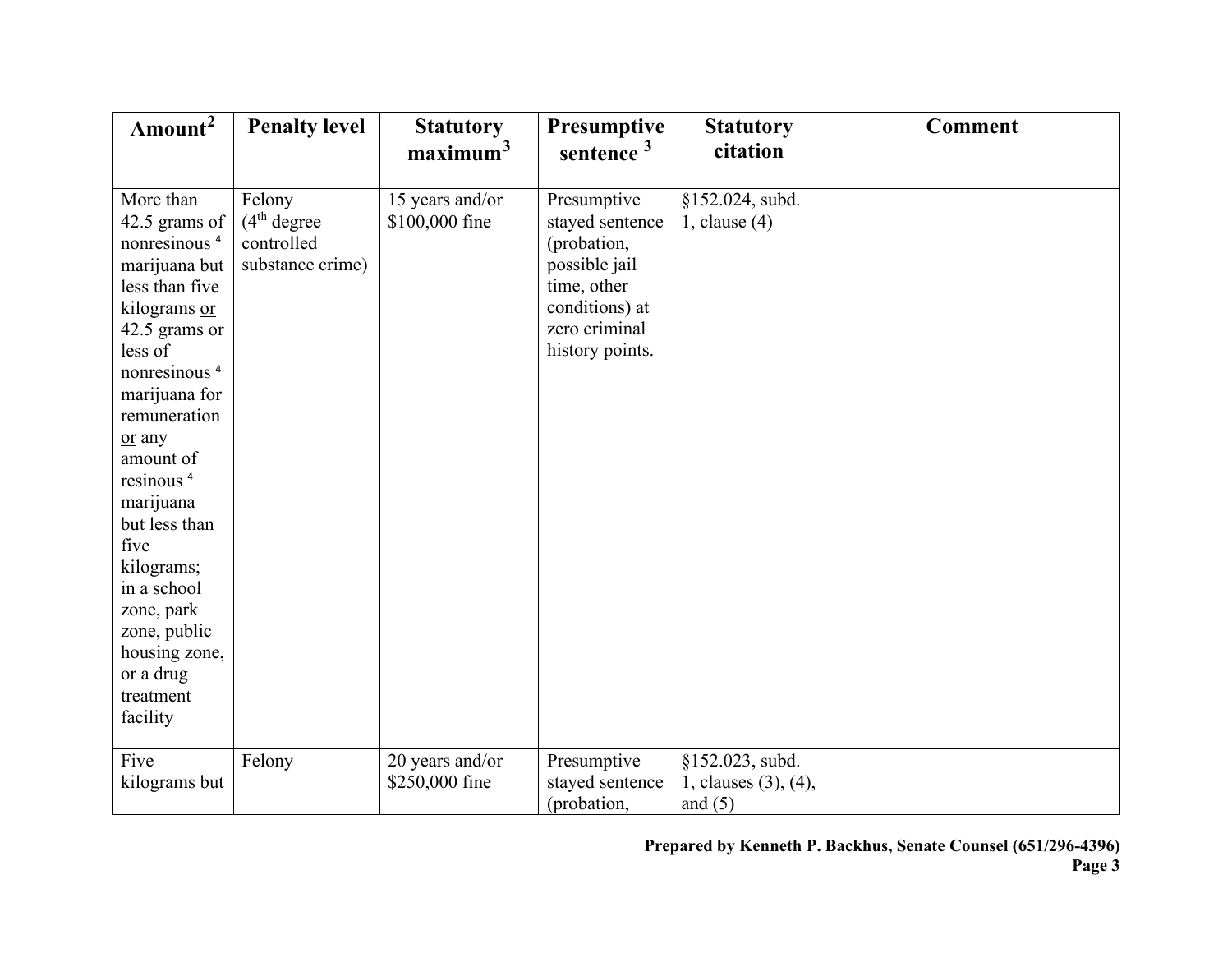| Amount <sup>2</sup>                                                                                                                                                                                                                                                | <b>Penalty level</b>                                                 | <b>Statutory</b><br>maximum <sup>3</sup> | Presumptive<br>sentence $3$                                                                                                         | <b>Statutory</b><br>citation                                    | <b>Comment</b>                                                                                                                                                                                                        |
|--------------------------------------------------------------------------------------------------------------------------------------------------------------------------------------------------------------------------------------------------------------------|----------------------------------------------------------------------|------------------------------------------|-------------------------------------------------------------------------------------------------------------------------------------|-----------------------------------------------------------------|-----------------------------------------------------------------------------------------------------------------------------------------------------------------------------------------------------------------------|
| less than ten<br>kilograms or<br>one or more<br>mixtures of<br>any amount<br>less than ten<br>kilograms to<br>a minor or<br>conspiracy<br>with or<br>employment<br>of a minor to<br>sell one or<br>more<br>mixtures of<br>any amount<br>less than ten<br>kilograms | (3 <sup>rd</sup> degree)<br>controlled<br>substance crime)           |                                          | possible jail<br>time, other<br>conditions) at<br>zero criminal<br>history points.                                                  |                                                                 |                                                                                                                                                                                                                       |
| Ten<br>kilograms but<br>less than 25<br>kilograms or<br>five<br>kilograms but<br>less than 25<br>kilograms in<br>a school<br>zone, park<br>zone, public                                                                                                            | Felony<br>(2 <sup>nd</sup> degree)<br>controlled<br>substance crime) | 25 years and/or<br>\$500,000 fine        | Presumptive<br>stayed sentence<br>(probation,<br>possible jail<br>time, other<br>conditions) at<br>zero criminal<br>history points. | §152.022, subd.<br>1, clauses $(5)$ and<br>$(7)$ , item $(iii)$ | If the offense is considered to be a<br>subsequent controlled substance<br>conviction, the offender must<br>receive a three-year prison sentence<br>and the statutory maximum is 40<br>years and/or a \$500,000 fine. |

**Prepared by Kenneth P. Backhus, Senate Counsel (651/296-4396)**